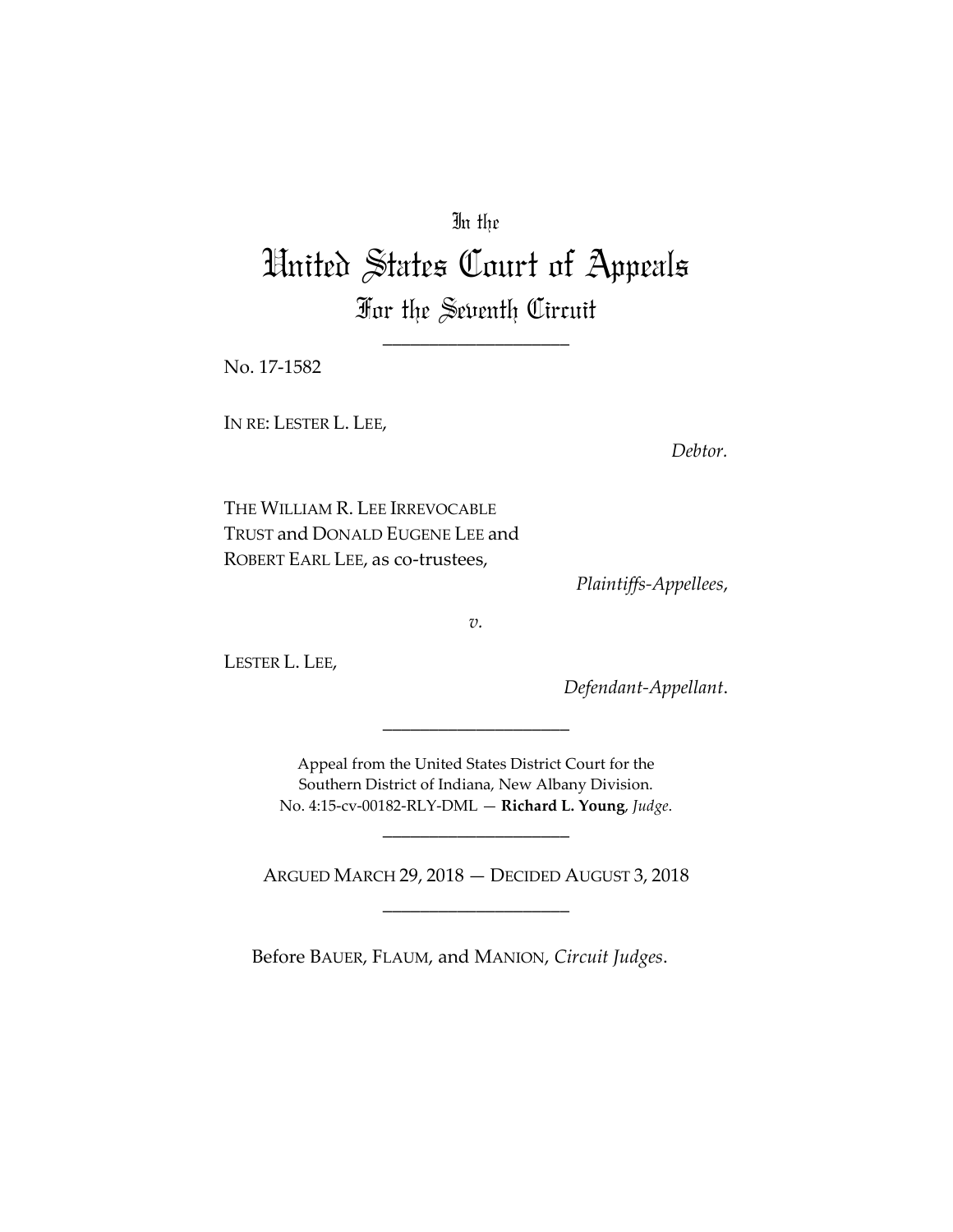MANION, *Circuit Judge*. Lester Lee merged two companies he controlled. A trust administered by his nephews, with a pre-merger minority interest in one of the companies, dissented from the merger pursuant to Indiana's Dissenters' Rights Statute and obtained a judgment against that company. Lester filed a personal bankruptcy petition. The Trust commenced an adversary proceeding in that bankruptcy action, seeking to pierce the corporate veil and hold Lester personally liable for the judgment against the company. The bankruptcy court granted summary judgment for the Trust and pierced the corporate veil based on Lester's post-merger conduct stripping the company's assets. The district court affirmed. Lester appeals to us and argues piercing was inappropriate for various reasons. We affirm.

# **I. Facts[1](#page-1-0)**

Brothers Lester and William Lee created Lees Inns of America, Inc. ("LIA") in 1974 as a public company in the hotel business. About a decade later, William's sons—Robert and Donald Lee—joined the business. LIA prospered. About

<span id="page-1-0"></span><sup>&</sup>lt;sup>1</sup> When the Trust moved for summary judgment before the bankruptcy court, Lester failed to provide a Statement of Material Facts in Dispute and failed to designate evidence creating a genuine issue of material fact regarding veil piercing. On appeal, Lester informs us "the facts are undisputed." (Appellant's Reply Br. at 3, 7.) The bankruptcy court entered fact findings in its order granting summary judgment to the Trust. *William R. Lee Irrevocable Tr. v. Lee* (*In re Lee*), Ch. 7 Case No. 12-90007, Adv. No. 13-59056, DE 62 at 2–14 (Bankr. S.D. Ind. Dec. 2, 2015). The district court summarized the facts in its order affirming the bankruptcy court's judgment. *Lee v. William R. Lee Irrevocable Tr.*, No. 4:15-CV-182, 2017 WL 685379, at \*1–2 (S.D. Ind. Feb. 17, 2017). Also, the Court of Appeals of Indiana provided background in *Lees Inns of Am., Inc. v. William R. Lee Irrevocable Tr.*, 924 N.E.2d 143, 148–54 (Ind. Ct. App. 2010).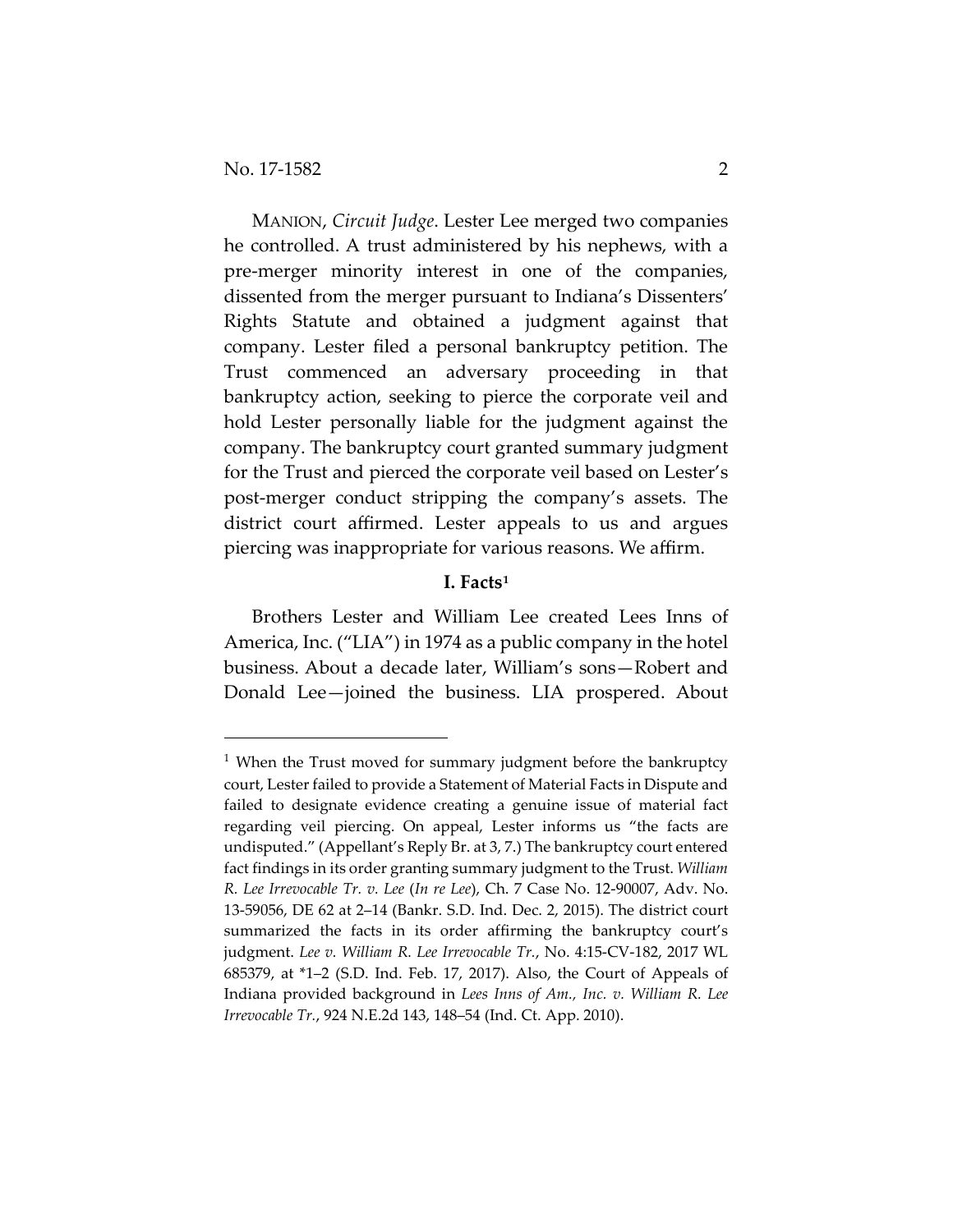another decade later, LIA went private through a buy-out of the public shareholders, leaving only Lester and William as owners of LIA. At this point, Lester owned 516 shares to William's 484 shares. William created the William R. Lee Irrevocable Trust ("Trust") and transferred his LIA shares to it. Robert and Donald served as trustees.

Conflict brewed. Around 1995, Lester encountered substantial financial difficulties associated with another company he owned, Maxim. He proposed to William that Maxim merge with LIA, but William rejected this idea. Lester then took steps to take control over LIA. The bankruptcy court covered the mounting turmoil. There is no need to delve into it here.

At or around a shareholders meeting in 1998, Lester told Robert and Donald, "I will screw you at every opportunity," and "I will do everything I can to make sure you never receive one dime from this company," and "I'll guarantee you one thing, I'll nail your ass to the wall." *Lees Inns of Am., Inc. v. William R. Lee Irrevocable Tr.*, 924 N.E.2d 143, 149, 158 (Ind. Ct. App. 2010); *William R. Lee Irrevocable Tr. v. Lee* (*In re Lee*), Ch. 7 Case No. 12-90007, Adv. No. 13-59056, DE 62 at 4 (Bankr. S.D. Ind. Dec. 2, 2015) (order granting Trust's motion for summary judgment and holding Lester personally liable); Appellant's Br. at 16.

In April 2000, Lester, as majority shareholder of LIA and sole shareholder of LLL Acquisition Corporation ("LLL"), approved a merger of these two companies. The Trust dissented from the merger. The Trust asserted its rights under Indiana's Dissenters' Rights Statute, demanded payment, and deposited its certificate of LIA stock in May 2000. LIA was merged into LLL on June 26, 2000, terminating the Trust's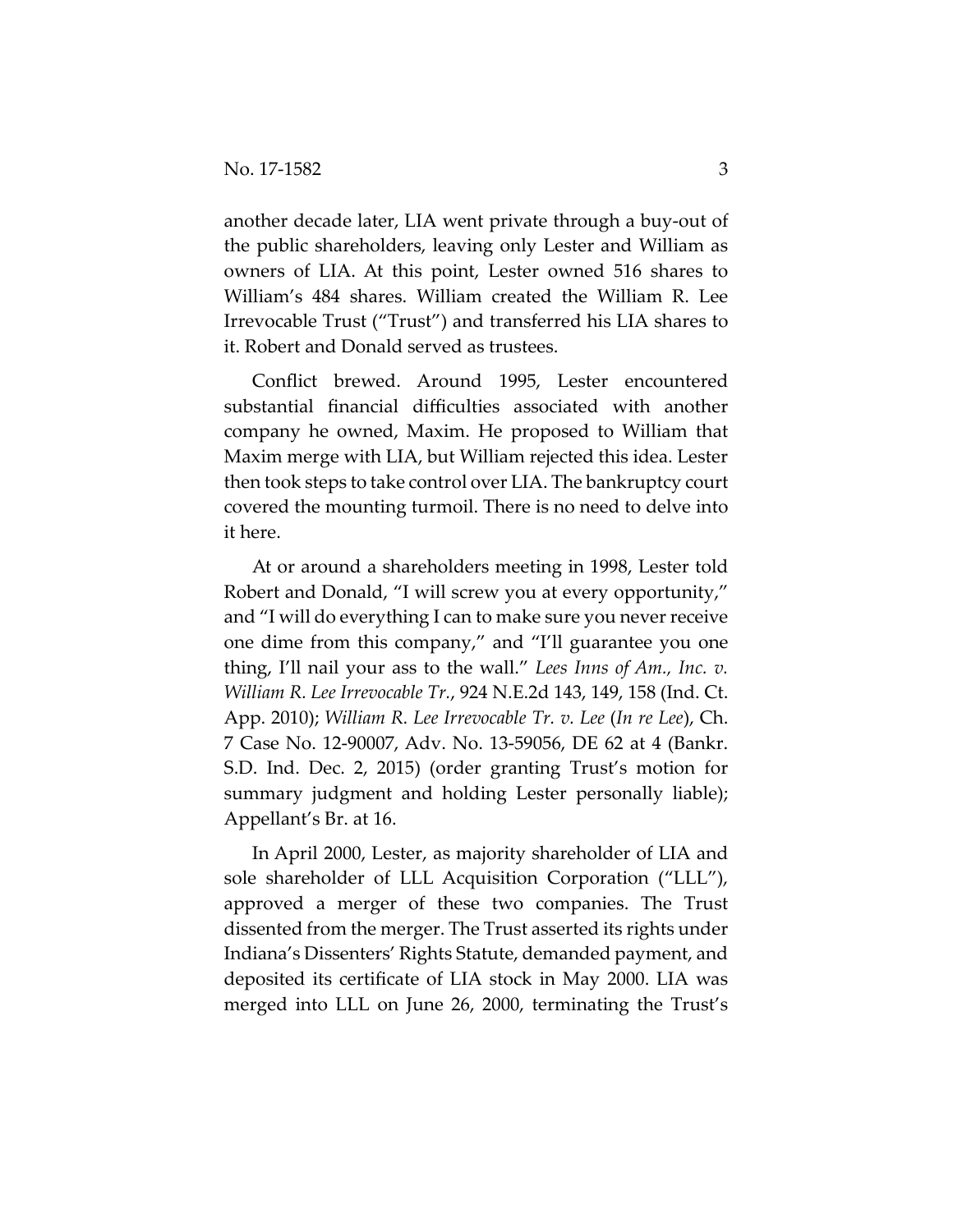shareholder status and leaving Lester as LIA's sole shareholder.

After the merger, Lester allegedly gutted LIA to prevent the Trust from collecting the value of its LIA shares. In November 2000, he bought property from LIA on terms favorable to him and eventually realized substantial profits. Subsidiaries of LIA were transferred for little or no consideration from LIA to The Lee Group Holding Company, LLC, owned by Lester's immediate family. Lester also perpetrated a collusive lawsuit (filed July 28, 2008, shortly before trial in the appraisal proceeding) in which he controlled all the named parties and caused the Jefferson Circuit Court to enter an agreed judgment that all LIA assets should be transferred to him and various companies he controlled. Lester did not disclose the transfers of the property and subsidiaries, or the collusive lawsuit, to Robert or Donald until much later.

In September and October 2008, the Jennings Circuit Court held a bench trial in the appraisal proceeding (a/k/a dissenters' rights action). Between the trial and the judgment, Lester dissolved LIA in November 2008. In December 2008, the court entered a \$7,522,879.73 judgment for the Trust against LIA. This amount represented the sum of the fair value of the Trust's 484 shares of LIA stock (as of June 30, 2000) minus the amount already paid by LIA to the Trust. The judgment also included interest, expert fees and expenses, and attorney's fees and expenses.<sup>[2](#page-3-0)</sup> LIA appealed to the Court of Appeals of Indiana, which affirmed the judgment in March

<span id="page-3-0"></span> $2$  The math appears to be off by a negligible amount, but that is not at issue in this appeal.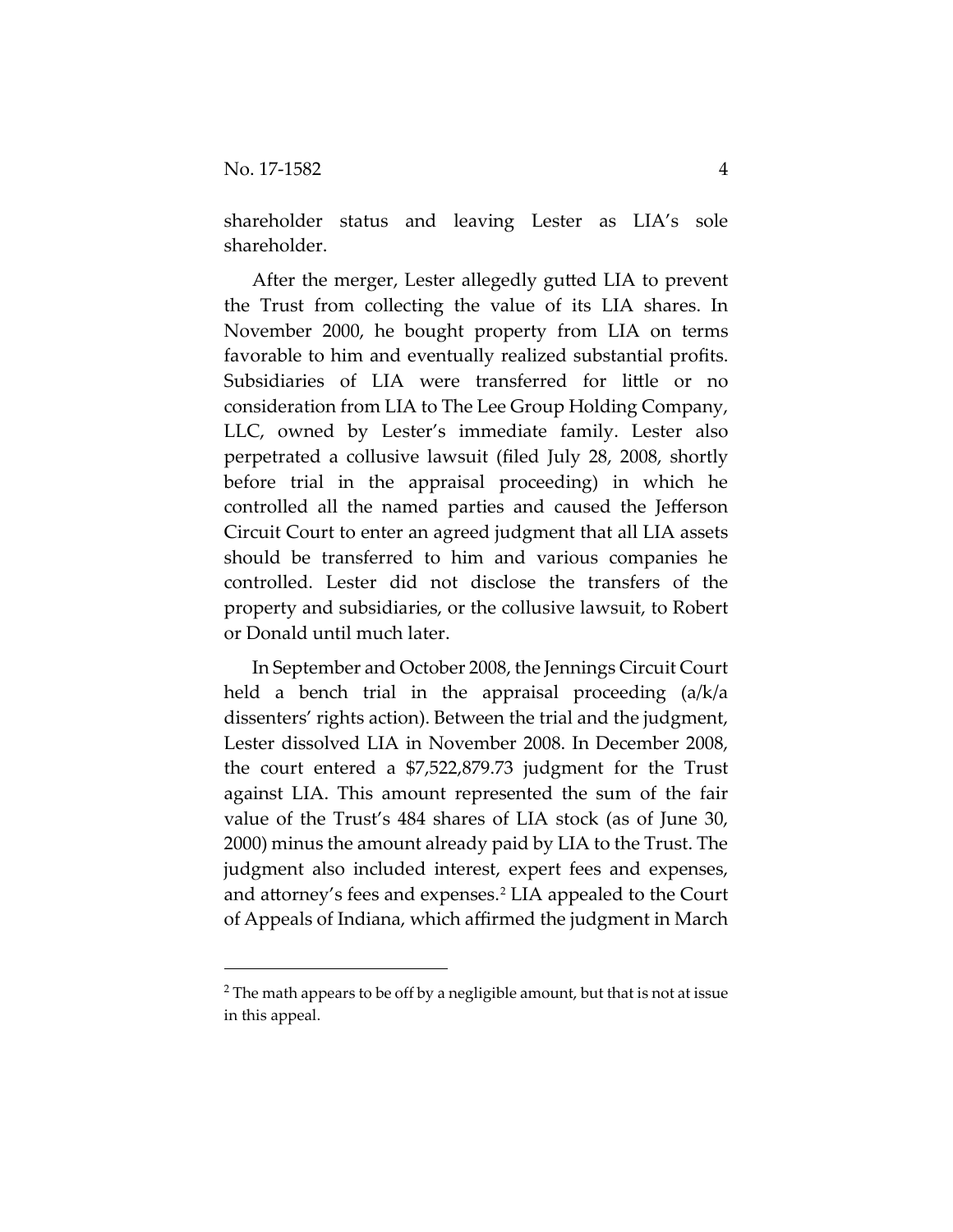2010. The Supreme Court of Indiana denied LIA's transfer petition.

#### **II. Procedural Posture**

In January 2012, Lester petitioned for Chapter 7 bankruptcy. In August 2013, the Trust initiated an adversary proceeding to pierce LIA's corporate veil and hold Lester personally liable for the \$7,522,879.73 judgment. In December 2014, Lester waived discharge. During the bankruptcy proceedings, Lester testified he "[a]bsolutely" filed the collusive lawsuit to make sure the Trust would not recover if it obtained a judgment in the appraisal proceeding. He did not dispute that he told Robert and Donald: "I will screw you at every opportunity," and "I will do everything I can to make sure you never receive one dime from this company," and "I'll guarantee you one thing, I'll nail your ass to the wall." Indeed, Lester lists two of these quotes in his appellate brief's recital of the "largely stipulated" facts. (Appellant's Br. at 14, quoting *Lees Inns*, 924 N.E.2d at 149.)

In April 2015, the Trust moved for summary judgment. In response, Lester failed to include a Statement of Material Facts in Dispute and failed to designate any evidence creating a genuine issue of material fact regarding veil piercing. In December 2015, the bankruptcy court concluded there was no genuine issue of material fact and granted summary judgment to the Trust. The bankruptcy court noted it had already heard testimony from Lester that he transferred all of LIA's assets while the dissenters' rights action was pending. He claimed he did this to keep the Trust from getting the assets, and he "clearly appreciated that in so doing, he would render futile the Dissenters' Rights Action; that was his stated intent." *In re Lee*, Adv. No. 13-59056, DE 62 at 24. The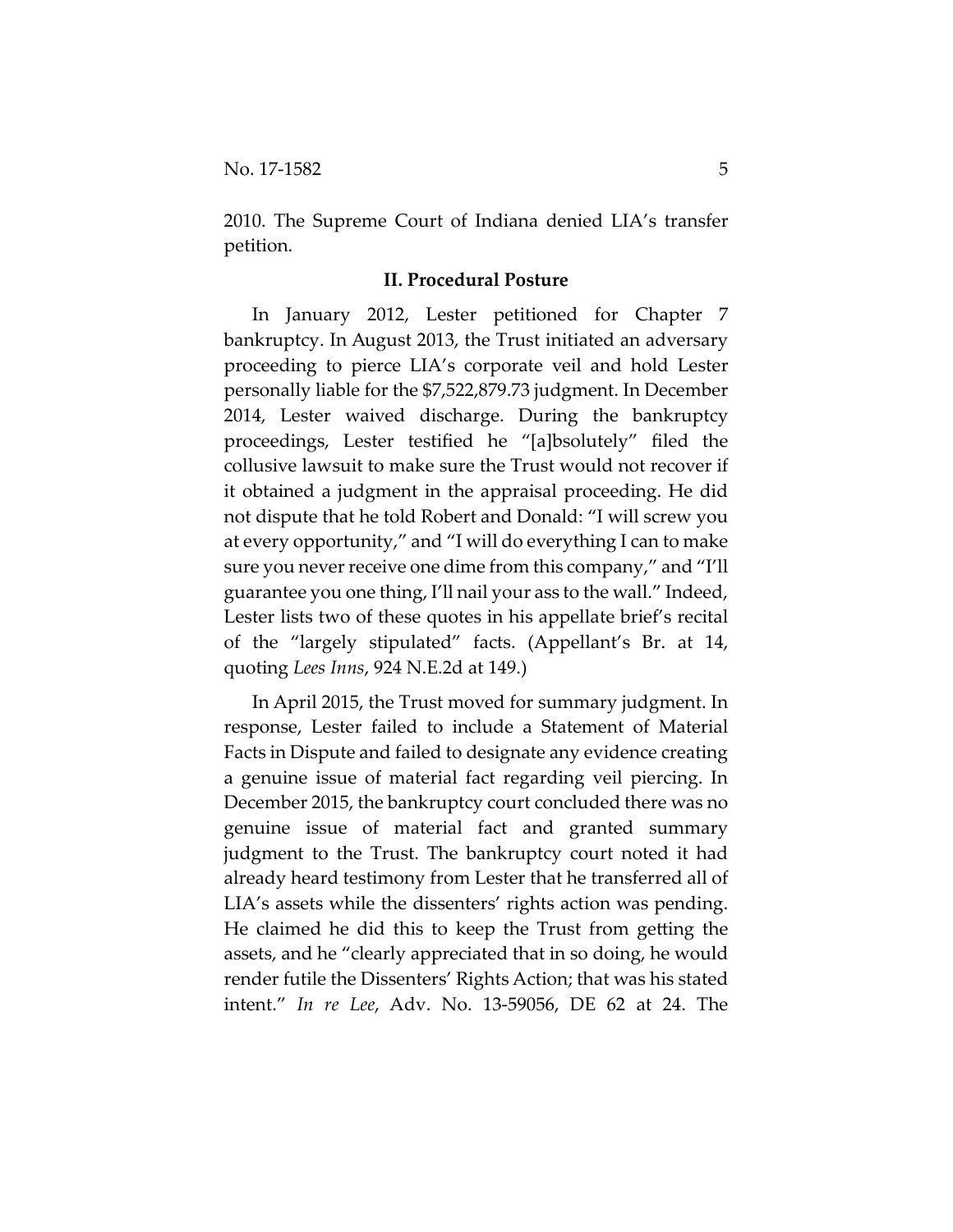bankruptcy court held that remedies for Lester's pre-merger conduct were limited to the appraisal proceeding established by Indiana's Dissenters' Rights Statute. Therefore, the bankruptcy court held his pre-merger conduct could not support piercing the corporate veil. But the bankruptcy court held that his post-merger conduct could, and did, satisfy the veil-piercing requirements under Indiana law: Lester "has exhibited a clear pattern of conduct and fraudulent intent that allows the Court to conclude as a matter of law that [he] manipulated LIA post-merger to promote an injustice against the Trust such that piercing the corporate veil is warranted." *Id.* Thus the bankruptcy court put Lester personally on the hook for the entire balance due on the judgment against LIA. The district court affirmed.

Lester raises three issues on appeal. First, he argues the district court erred by allowing the Trust to pierce the corporate veil to hold him personally liable for the appraisal amount because Indiana's Dissenters' Rights Statute provides the exclusive remedy. Second, he argues piercing is an equitable remedy available only to third parties, and the district court erred by allowing piercing in favor of the Trust, which is a minority shareholder and not a third party. Third, he argues the district court erred by affirming summary judgment for the Trust on the piercing claim despite complex economic questions involving allegations of fraud which should render summary judgment inappropriate. We address each issue in turn. We review a grant of summary judgment *de novo*. *Horton v. Pobjecky*, 883 F.3d 941, 948 (7th Cir. 2018).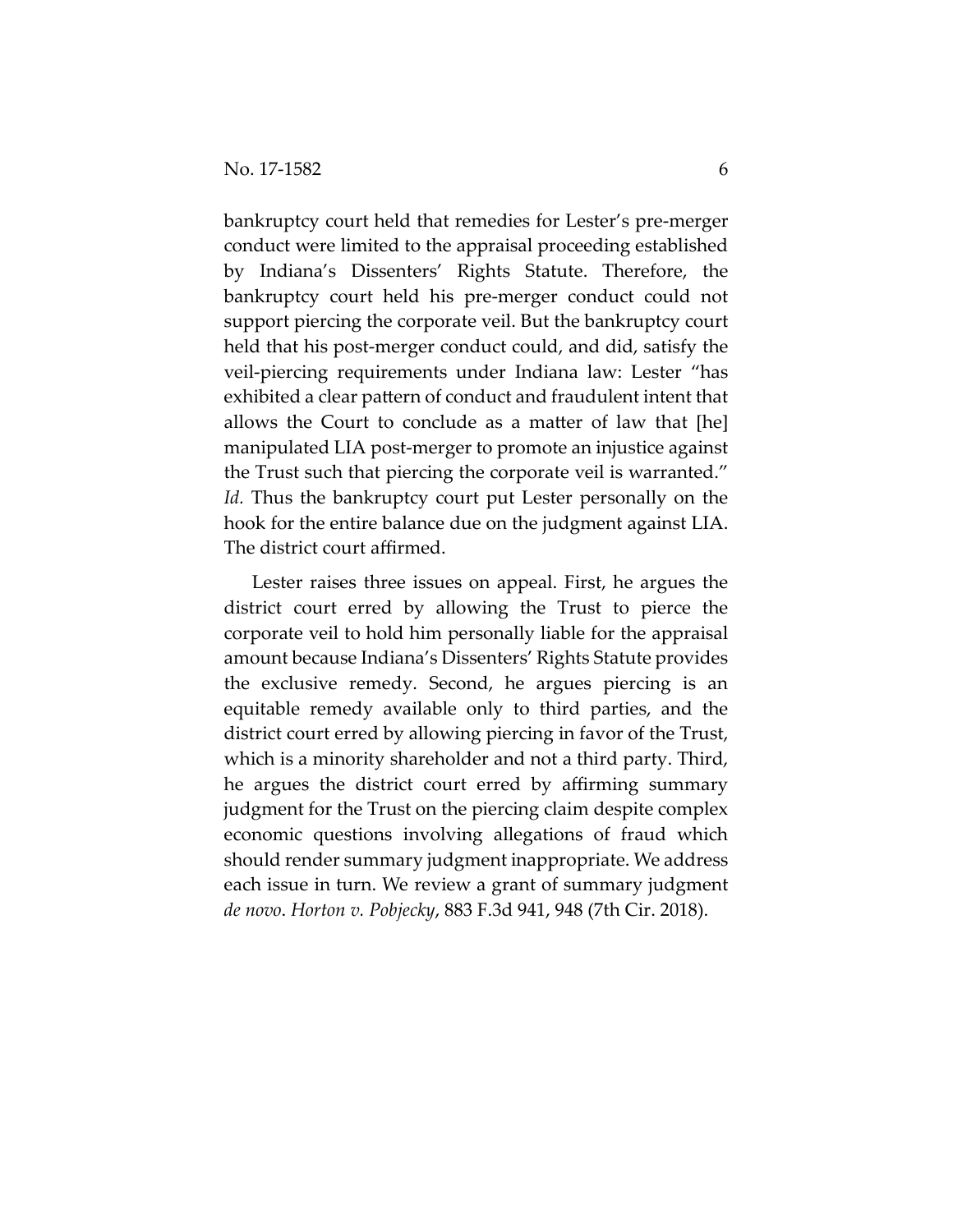#### **III. Discussion**

#### *A. Exclusive remedy?*

Lester contends that piercing LIA's corporate veil circumvents the exclusivity provision of Indiana's Dissenters' Rights Statute (Ind. Code § 23-1-44-8(c) (1987)) and contravenes the legislative policy precluding individual liability of majority shareholders.

The Dissenters' Rights Statute in effect at the time of the merger between LIA and LLL stated: "A shareholder … who is entitled to dissent and obtain payment for the shareholder's shares under this chapter … may not challenge the corporate action creating … the shareholder's entitlement." Ind. Code § 23-1-44-8(c) (1987).

The problem with Lester's argument is simple. The statute stops a dissenting shareholder from challenging the corporate action creating its entitlement. But in seeking to pierce LIA's corporate veil, the Trust does not challenge the corporate action creating its entitlement. In seeking to pierce the corporate veil, the Trust does not challenge the merger. As the district court aptly put it: "The Trust is not challenging the merger itself in any way—i.e., it does not seek an injunction to prevent the merger or to undo it." *Lee v. William R. Lee Irrevocable Tr.*, No. 4:15-CV-182, 2017 WL 685379, at \*5 (S.D. Ind. Feb. 17, 2017).

Indiana's Dissenters' Rights Statute allows a shareholder to dissent from a merger and obtain payment of the fair value of its shares. Far from violating any exclusivity provision, the Trust merely seeks to effectuate its statutory rights by seeking to pierce the veil of a liable corporation Lester stripped of assets after the merger. The statute supplies no shield to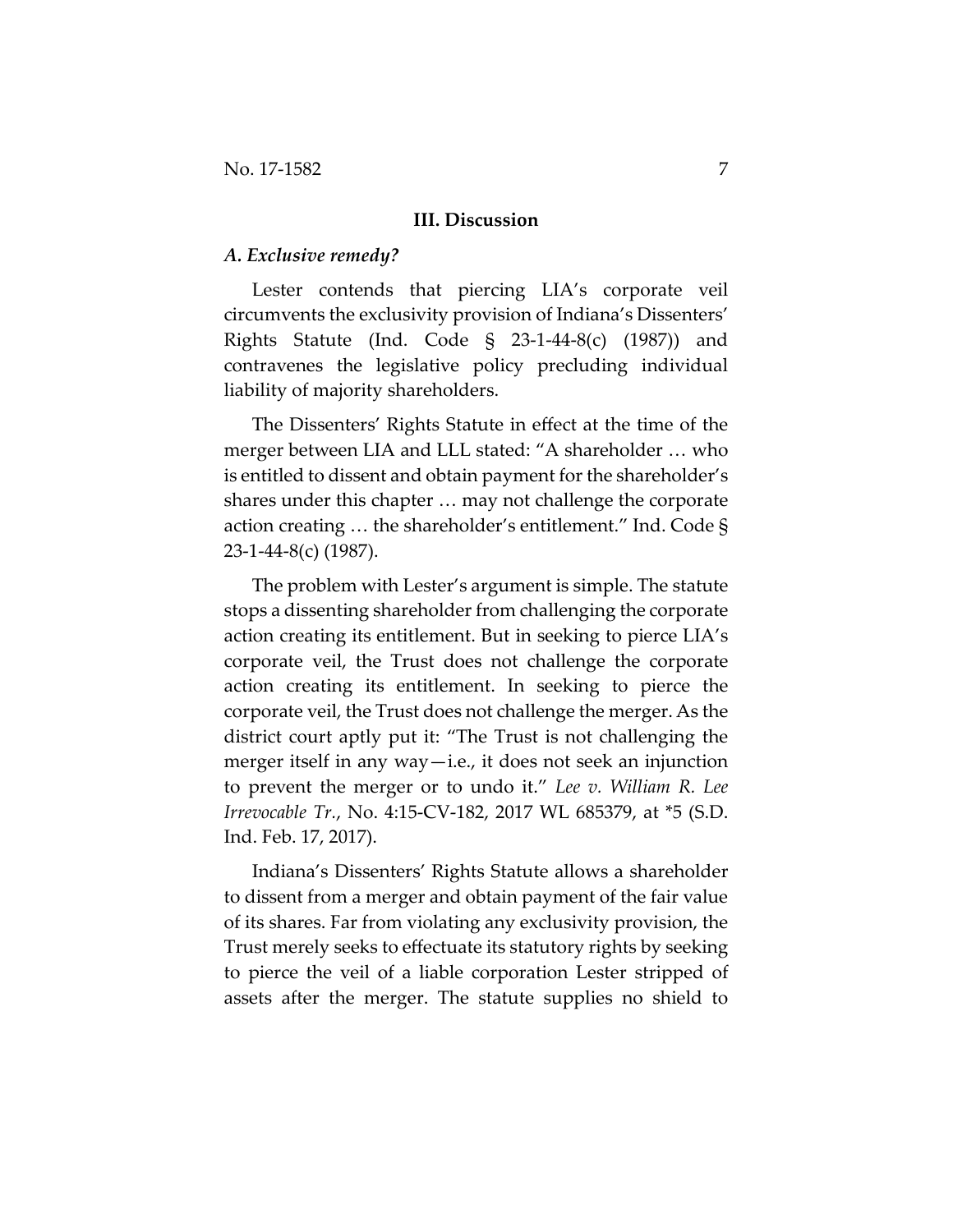prevent piercing LIA's corporate veil based on post-merger conduct.

Section 23-1-44-8 does not (and did not on the date of the merger) use any version of the word "exclusive." Other Indiana statutes establishing exclusive remedies specify the exclusivity in the text. *See, e.g.*, Ind. Code § 22-3-2-6 (Worker's Compensation: "The rights and remedies granted to an employee … shall exclude all other rights and remedies of such employee … ."); Ind. Code § 22-3-7-6 (Worker's Occupational Diseases Compensation: "The rights and remedies granted under this chapter to an employee … shall exclude all other rights and remedies of such employee … ."); Ind. Code § 32-30-16-1(e) (Utility Easements: "[T]his chapter provides the exclusive remedy to a property owner … ."); Ind. Code § 14-22-26-5(b) (Wild Animal Permit: "IC 4-21.5 provides the exclusive remedy available to a person aggrieved by a determination … ."); *see also Call v. Scott Brass, Inc.*, 553 N.E.2d 1225, 1229 (Ind. Ct. App. 1990) (Concluding Indiana Code § 34-4-29-1 was not the exclusive remedy for an at-will employee discharged for appearing for jury duty, in part based on the absence of textual support for exclusivity: "Other statutes which have exclusive remedies specify their exclusivity in the statute. … There is no mention of exclusivity in I.C. 34-4-29-1.").

True, other sections of the Dissenters' Rights Statute use versions of the word "exclusive." *See* Ind. Code § 23-1-44-3 (1986) (defining "fair value" to exclude appreciation or depreciation in anticipation of the corporate action unless exclusion would be inequitable); Ind. Code § 23-1-44-19(d) (1986) (providing that the jurisdiction of the court conducting a proceeding to determine fair value is plenary and exclusive).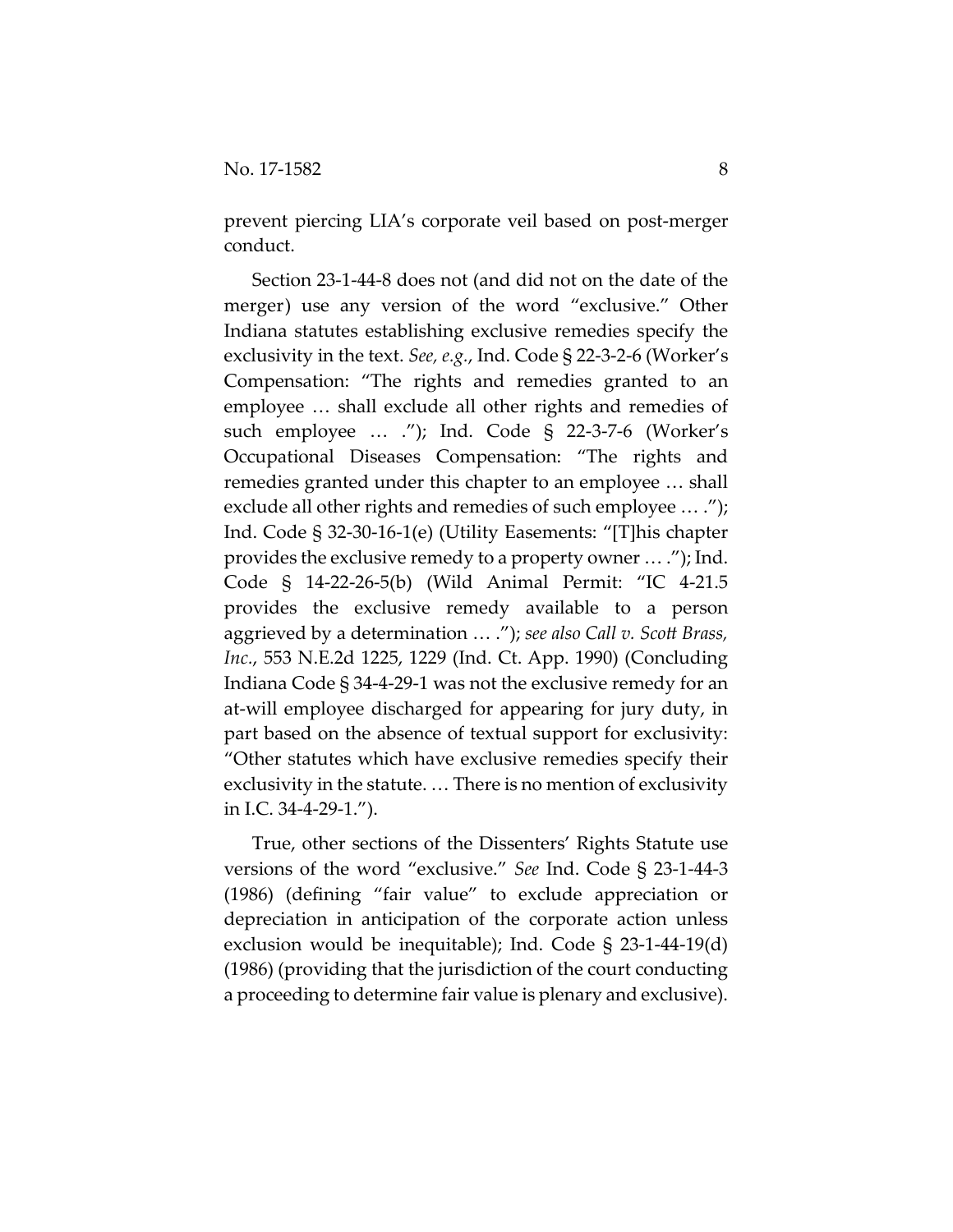And true, the official comments to the version of § 23-1-44-8 effective on the merger date (June 26, 2000) mention that subsection (c) "establishes the exclusivity of Chapter 44's dissenters' rights remedies." Official Comments to Ind. Code § 23-1-44-8 (1987). And true, several decisions regarding subsection (c) refer to it as the "exclusive remedy" for minority shareholders in the event of a merger. *See Fleming v. Int'l Pizza Supply Corp.*, 676 N.E.2d 1051, 1054–57 (Ind. 1997); *Young v. Gen. Acceptance Corp.*, 738 N.E.2d 1079, 1090–93 (Ind. Ct. App. 2001), *affirmed in part and vacated in part*, 770 N.E.2d 298 (2002); *Settles v. Leslie*, 701 N.E.2d 849, 853 (Ind. Ct. App. 1998). But the content and context of the statute, the official comments, and the decisions make clear that this "exclusivity" does not inoculate a majority shareholder from piercing based on his post-merger conduct. After the merger, Lester devalued LIA in an effort to render the Trust's judgment worthless. Lester bought property from LIA on terms favorable to him. Subsidiaries of LIA were transferred for little or no consideration to The Lee Group Holding Company, LLC. And Lester perpetrated the collusive lawsuit leading to an agreed judgment. The statute does not protect these post-merger chicaneries.

Consider as an analogy Indiana's worker's compensation system. Indiana Code § 22-3-2-6—titled "Exclusive remedies"—provides that worker's compensation is generally the exclusive remedy against an employer for certain work-related injuries. But it would seem to make no sense for that section to stop a victim from piercing the corporate veil of the entity on the hook to pay worker's compensation if someone hiding behind the veil manipulated structures, ignored formalities, stripped assets, or otherwise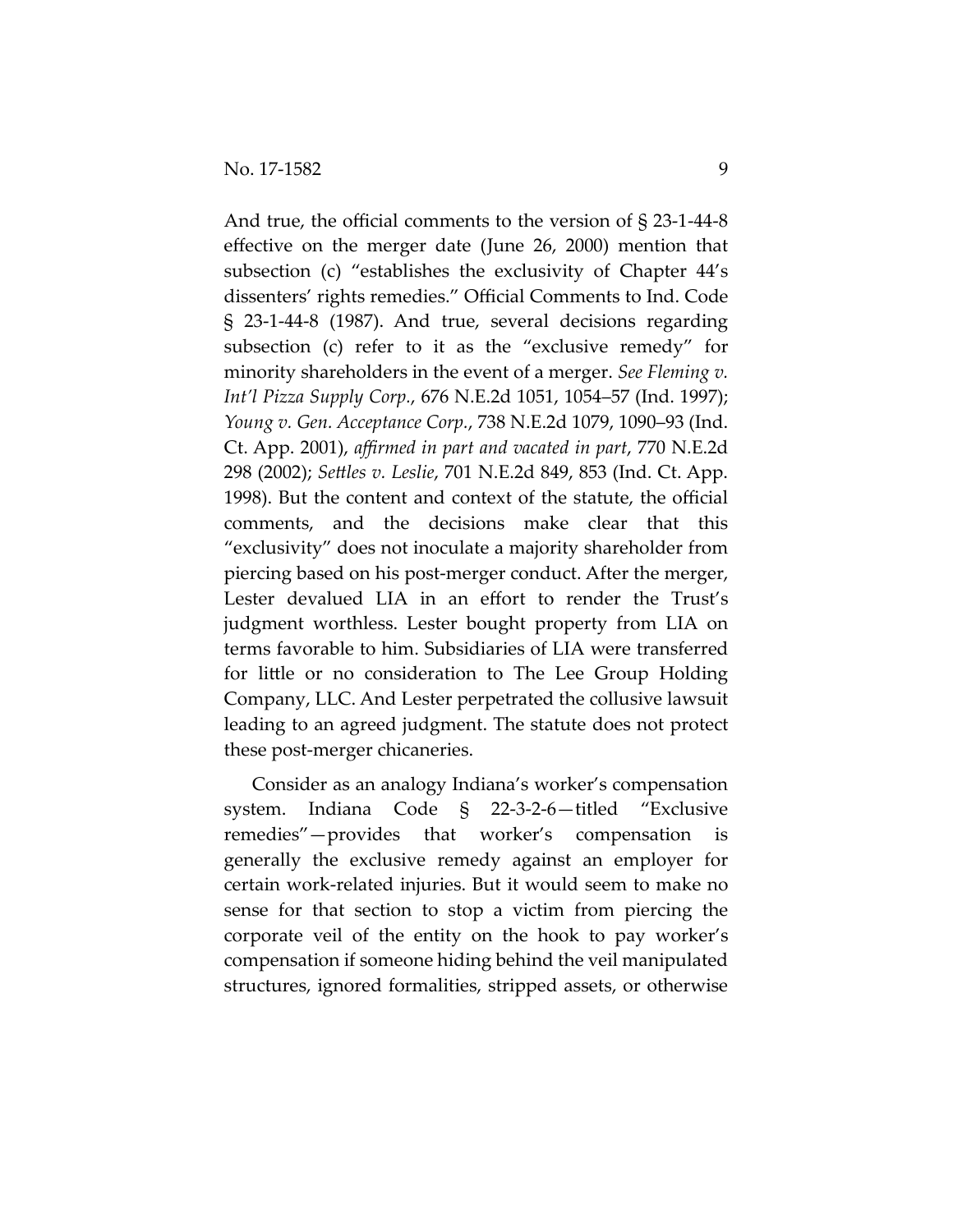satisfied the piercing requirements after entry of a worker's compensation award.

Lester relies heavily on the Supreme Court of Indiana's decision in *Fleming*. There, the court held "the exclusive remedy available to a shareholder seeking payment for the value of the shareholder's shares is the statutory appraisal procedure." *Fleming*, 676 N.E.2d at 1056. And the court acknowledged "the appraisal remedy does not provide for the individual liability of majority shareholders … ." *Id.* at 1058.

But *Fleming* involved allegations of breach of fiduciary duty and fraud *before* the asset sale<sup>[3](#page-9-0)</sup> from which the minority shareholder dissented: "the problem is whether the value of the corporation was depleted prior to the asset sale by breach of fiduciary duty and fraud … ." *Id.* at 1056. *Fleming* did not involve, as here, an effort to pierce a corporate veil to hold an individual personally liable for the judgment against the corporation based on wrongdoing *after* the corporate action from which the minority shareholder dissented.<sup>[4](#page-9-1)</sup> Moreover,

<span id="page-9-0"></span> $3$  An asset sale is analogous to a merger for present purposes. Both an asset sale (as in *Fleming*) and a merger (as in the case before us) can be "corporate actions" triggering a shareholder's right to dissent and obtain payment under § 23-1-44-8(a).

<span id="page-9-1"></span><sup>4</sup> Indeed, *Fleming* discussed a Supreme Court of California case, *Steinberg v. Amplica, Inc.*, 729 P.2d 683 (Cal. 1986), holding that appraisal was an adequate remedy for particular misconduct, which would be factored into the calculation of the value of the stock. *Fleming*, 676 N.E.2d at 1057–58. Timing matters. The *Steinberg* court concluded that "where the plaintiff was aware of all the facts leading to his cause of action for alleged misconduct in connection with the term of the merger prior to the time the merger was consummated but deliberately opted to sue for damages instead of seeking appraisal, section 1312(a) acts as a bar." *Steinberg*, 729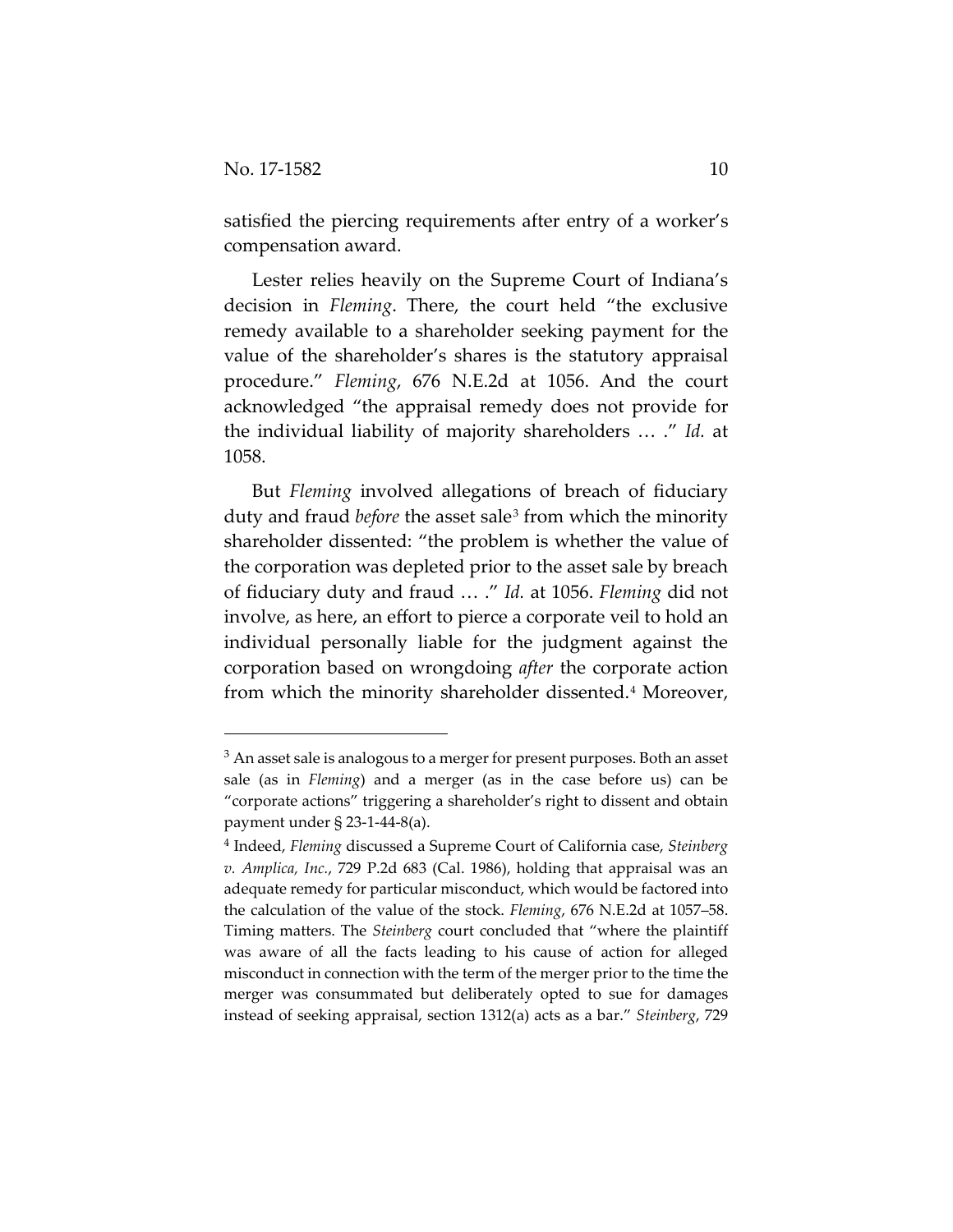part of the rationale for restricting allegations of precorporate-action conduct to the statutory appraisal process is that these allegations *can* be "considered as part of the appraisal process" (*Id.* at 1058) because these allegations involve conduct occurring before (or perhaps during) the appraisal process. But this rationale disappears after the appraisal process ends and after the liable corporation dissolves.

Contrary to Lester's argument that the Trust is attempting to circumvent the exclusive remedy provided by the Dissenters' Rights Statute, it is Lester who attempted to evade this remedy by stripping LIA of its assets after the merger. As the Trust argues, the goal of Lester's post-merger conduct was to thwart the statute by preventing the Trust from collecting the judgment it obtained in the appraisal proceeding. Lester's proposed immunity would encourage and reward postmerger "trickery, evasion, procrastination, spoliation, botheration,"[5](#page-10-0) shell games, and fourberies. Lester's proposed immunity makes no sense. As the bankruptcy court concluded, Lester acted with "fraudulent intent" and "manipulated LIA post-merger to promote an injustice against the Trust such that piercing the corporate veil is warranted." *In re Lee*, Adv. No. 13-59056, DE 62 at 24.

P.2d at 694. *Fleming* observed that commentators to *Steinberg* noted the plaintiffs there knew of the alleged breach of fiduciary duty and fraud *before* the merger, and had they not known until *after* the time for asserting appraisal rights passed, appraisal might not have been the exclusive remedy. *Fleming*, 676 N.E.2d at 1058 n.12. But, as *Fleming* noted, that concern was not implicated in *Fleming* given the timing. *Id.*

<span id="page-10-0"></span><sup>5</sup> Charles Dickens, *Bleak House*, chapter 1 (www.gutenberg.org/files/1023/1023-h/1023-h.htm, Donald Lainson, 1997) (1853).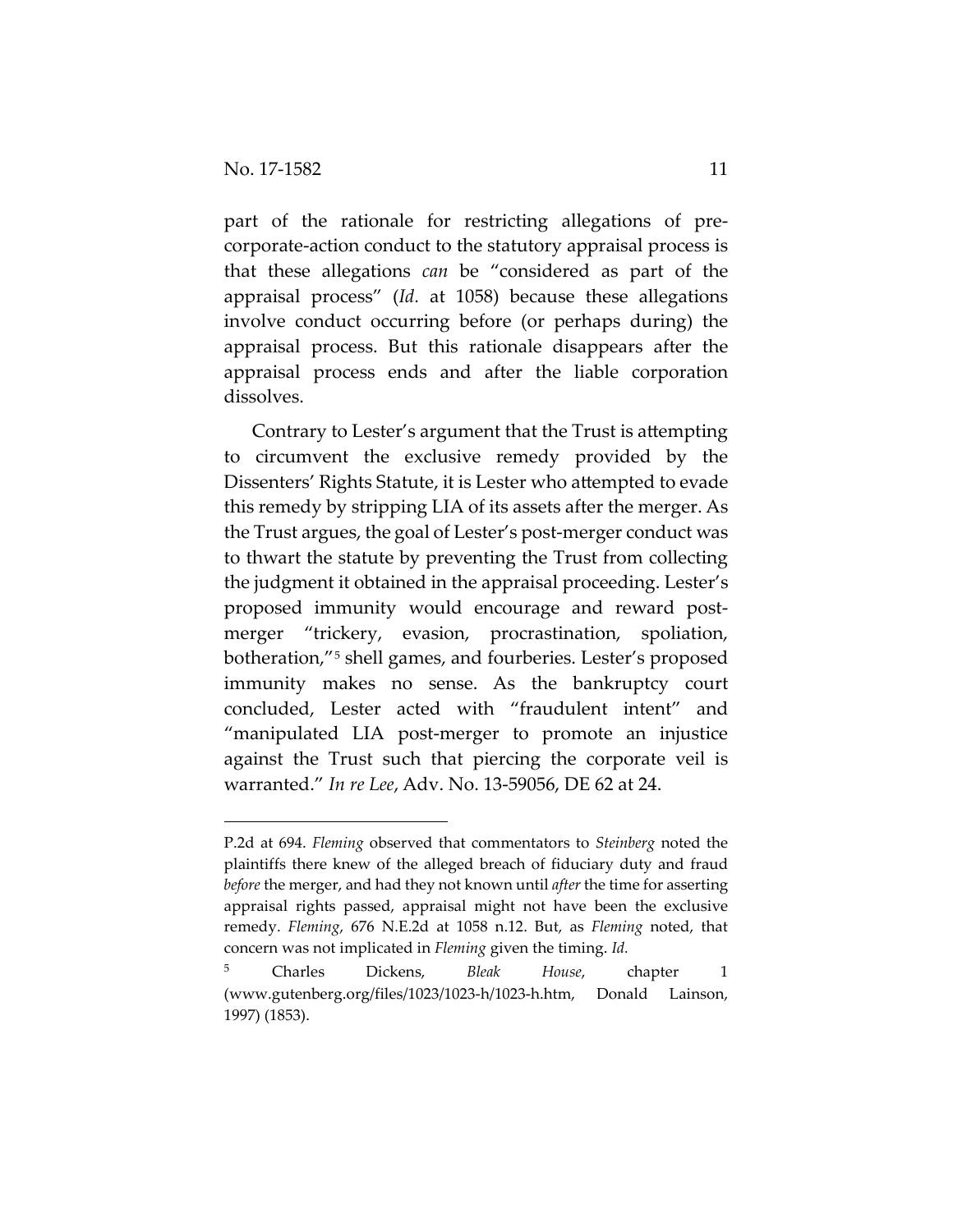The lower courts correctly concluded that the Trust may pierce LIA's corporate veil based on Lester's post-merger conduct.[6](#page-11-0) Nothing in the plain language of the statute, or in Indiana case law, prevents such piercing.

# *B. Third parties?*

 $\overline{a}$ 

Lester argues only a third party can pierce a corporate veil, so the Trust cannot pierce LIA's corporate veil because as a minority shareholder, the Trust was part of LIA and not a third party to it.

But, again, the problems with this argument are simple. First, Lester likely forfeited this argument by failing to raise it in his summary judgment response before the bankruptcy court. *Reeves v. Davis* (*In re Davis*), 638 F.3d 549, 555 (7th Cir. 2011). Second, even absent forfeiture, this argument fails because once the Trust was "merged out," it ceased being a shareholder and became a third-party creditor of the corporation. Lester admitted as much. He argued to the bankruptcy court that he owed no fiduciary duties to the Trust because his "fiduciary duty to the shareholders ended when the Trust ceased being a shareholder and the merger took place." (Lee's Mem. Opp'n Mot. Summ. J., 4:15-CV-182,

<span id="page-11-0"></span><sup>&</sup>lt;sup>6</sup> The Trust sought piercing based on pre- and post-merger conduct. The bankruptcy court denied piercing for pre-merger conduct in light of *Fleming*, but granted piercing for post-merger conduct. Of course, no party appealed the pre-merger issue to the district court, so that issue never percolated up to us. We express no opinion on whether, when, or in what circumstances piercing might be possible under Indiana law based on premerger conduct. But even if Indiana's Dissenters' Rights Statute bars piercing for pre-merger conduct, it does not bar piercing for post-merger conduct. The Trust pursued the statutory remedy and won a judgment. Now, the Trust merely seeks to collect on that judgment from the man behind the curtain who stripped LIA's assets after the merger.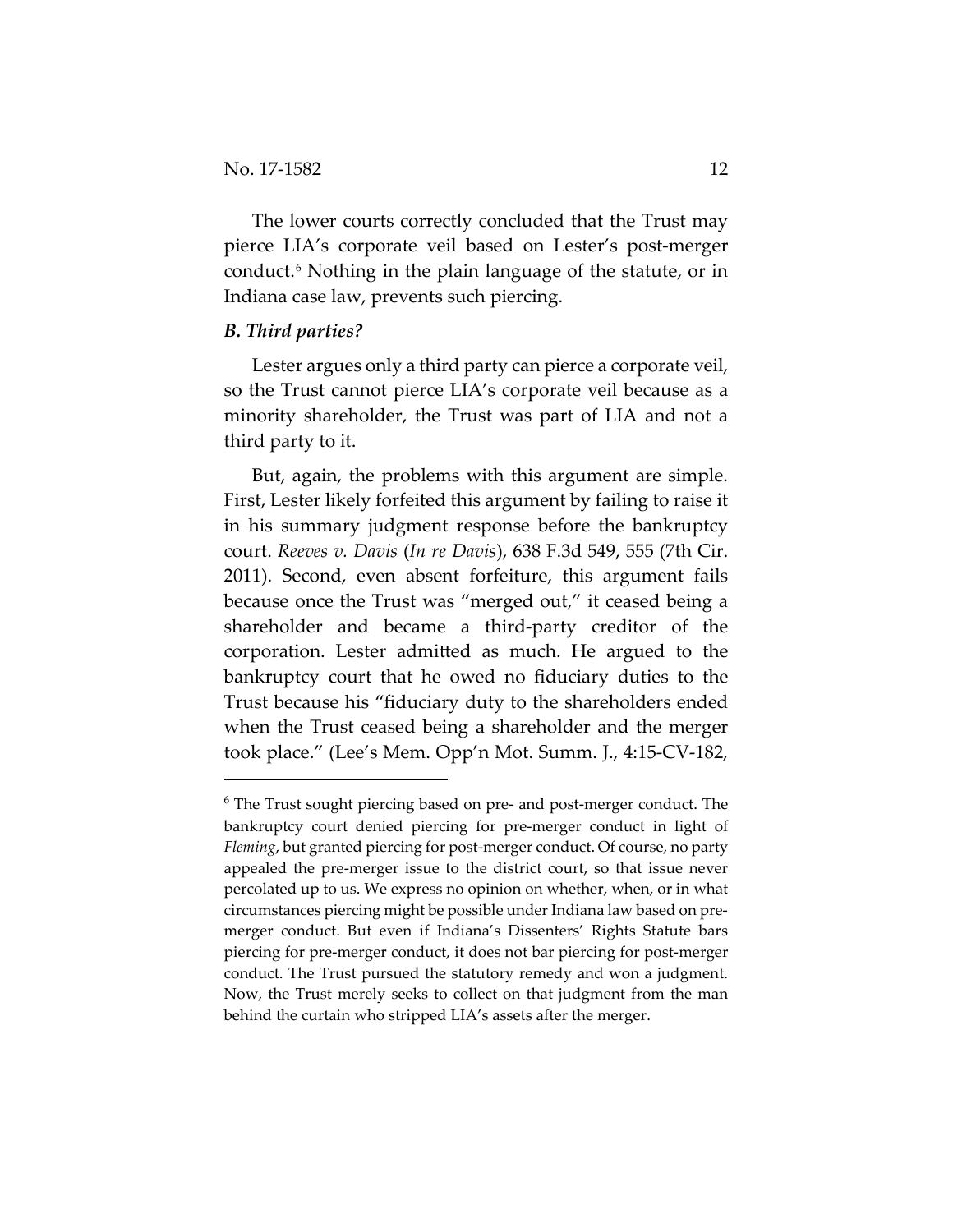DE 5-7 at 15 of 26.) He argued that once the merger happened, the minority shareholders "were no longer shareholders, but only creditors of the corporation." (*Id.*) Third-party creditors generally may obtain relief through piercing, if the piercing elements are met. The court committed no error in this regard.

# *C. Complex economic questions involving fraud?*

Finally, Lester argues that the decision to pierce a corporate veil involves a highly fact-sensitive inquiry ordinarily inappropriate for summary judgment, given the involvement of complex economic questions and allegations of fraud. But in this case, Lester admits "the facts are undisputed." (Appellant's Reply Br. at 3, 7.) And below he failed to designate any evidence creating a genuine issue of material fact and failed to include a Statement of Material Facts in Dispute in his summary judgment response brief, as required by local rule. S.D.Ind. B-7056-1(b); *see also* S.D.Ind. L.R. 56-1(b). Instead, he argues the facts give rise to conflicting inferences. But he did not properly present these alleged inferences to the bankruptcy court, and anyway the district court did an excellent job dismantling them, showing they "represent nothing more than baseless speculation, and that is not enough to stave off summary judgment." *Lee*, 2017 WL 685379, at \*7. The court committed no error in this regard.

#### **IV. Conclusion**

Lester engaged in post-merger conduct to strip LIA's assets to render the Trust's judgment worthless. The bankruptcy court issued a thorough, sound order concluding Lester is personally liable to the Trust for the balance due on the judgment. The district court issued a rigorous, solid order affirming the judgment of the bankruptcy court. We decline